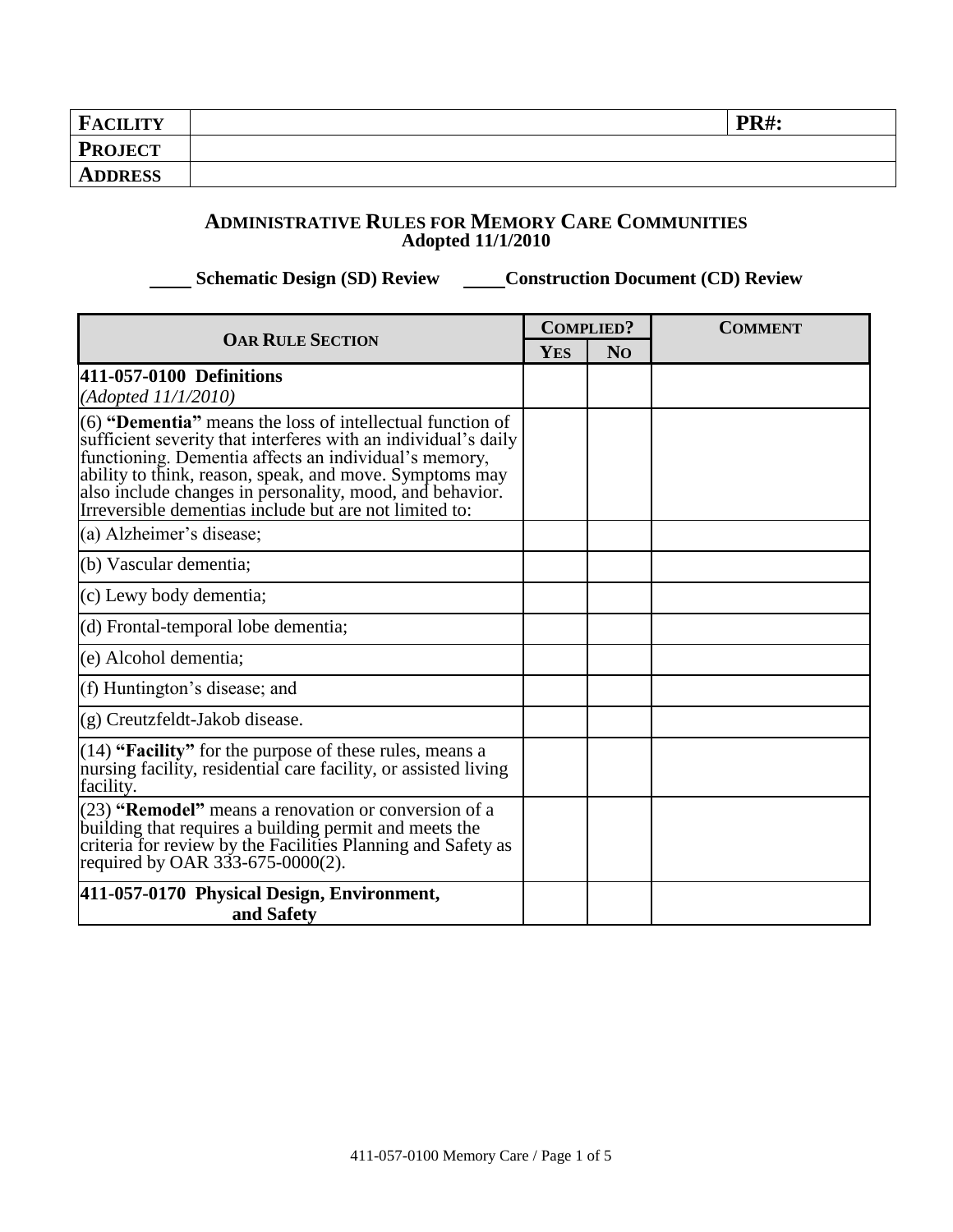| <b>OAR RULE SECTION</b>                                                                                                                                                                                                                                                                                                                                                                                                                                                                                                                                                                |            | <b>COMPLIED?</b> | <b>COMMENT</b> |  |
|----------------------------------------------------------------------------------------------------------------------------------------------------------------------------------------------------------------------------------------------------------------------------------------------------------------------------------------------------------------------------------------------------------------------------------------------------------------------------------------------------------------------------------------------------------------------------------------|------------|------------------|----------------|--|
|                                                                                                                                                                                                                                                                                                                                                                                                                                                                                                                                                                                        |            | N <sub>O</sub>   |                |  |
| $(1)$ It is the intent of these rules that the physical<br>environment and design support the needs of<br>individuals who are cognitively impaired. The physical<br>environment should maximize functional abilities,<br>accommodate behavior that is related to dementia,<br>promote safety, enhance personal dignity, and<br>encourage independence.                                                                                                                                                                                                                                 | <b>YES</b> |                  |                |  |
| (2) Building Codes.                                                                                                                                                                                                                                                                                                                                                                                                                                                                                                                                                                    |            |                  |                |  |
| Each memory care community must meet the following                                                                                                                                                                                                                                                                                                                                                                                                                                                                                                                                     |            |                  |                |  |
| building codes:                                                                                                                                                                                                                                                                                                                                                                                                                                                                                                                                                                        |            |                  |                |  |
| (a) Newly endorsed memory care communities must<br>comply with the Oregon Structural Specialty Code (OSSC)<br>SR-2 occupancy classification. If endorsed prior to the SR-<br>2 requirement, the facility must comply with the building<br>code in place at the time of original endorsement.<br>(b) Memory care communities must be located on the                                                                                                                                                                                                                                     |            |                  |                |  |
| ground level of the building to ensure access to outdoor<br>space and safe evacuation.                                                                                                                                                                                                                                                                                                                                                                                                                                                                                                 |            |                  |                |  |
| $(3)$ Lighting.                                                                                                                                                                                                                                                                                                                                                                                                                                                                                                                                                                        |            |                  |                |  |
| (a) Research conducted in regards to lighting intensities<br>has shown an impact on individuals with dementia.<br>Lighting throughout the day or night may have an impact<br>on an individual's functional abilities, as well as in mood<br>and behavior. For communities that are in development or<br>remodeling to new standards, the Division encourages<br>facilities to review and implement the Recommended<br>Practice for Lighting and Visual Environment for Senior<br>Living as outlined in the ANSI/ESNA RP-28-07.<br>(b) The following lighting requirements must be met. |            |                  |                |  |
| These requirements apply to newly endorsed, constructed,<br>or remodeled communities which have construction<br>documents approved on or after November 1, 2010.<br>$(A)$ Light fixtures must be designed to minimize direct                                                                                                                                                                                                                                                                                                                                                           |            |                  |                |  |
| glare (for example: indirect or diffused lighting). Bare<br>light bulbs or tubes are not allowed;                                                                                                                                                                                                                                                                                                                                                                                                                                                                                      |            |                  |                |  |
| (B) Lighting fixtures and circuitry must conform to<br>lighting intensities shown in <b>Table 2</b> ;                                                                                                                                                                                                                                                                                                                                                                                                                                                                                  |            |                  |                |  |
| (C) Windows and skylights must be utilized to minimize<br>the need for artificial light and to allow residents to<br>experience the natural daylight cycle; and                                                                                                                                                                                                                                                                                                                                                                                                                        |            |                  |                |  |
| (D) All windows must have coverings which diffuse<br>daylight and minimize glare without blocking all light<br>during the day. In addition, bedroom window coverings<br>must provide privacy and block light from street lights or<br>parking lot lights from entering the bedroom at night.<br>$(4)$ Surface Finishes.                                                                                                                                                                                                                                                                |            |                  |                |  |
|                                                                                                                                                                                                                                                                                                                                                                                                                                                                                                                                                                                        |            |                  |                |  |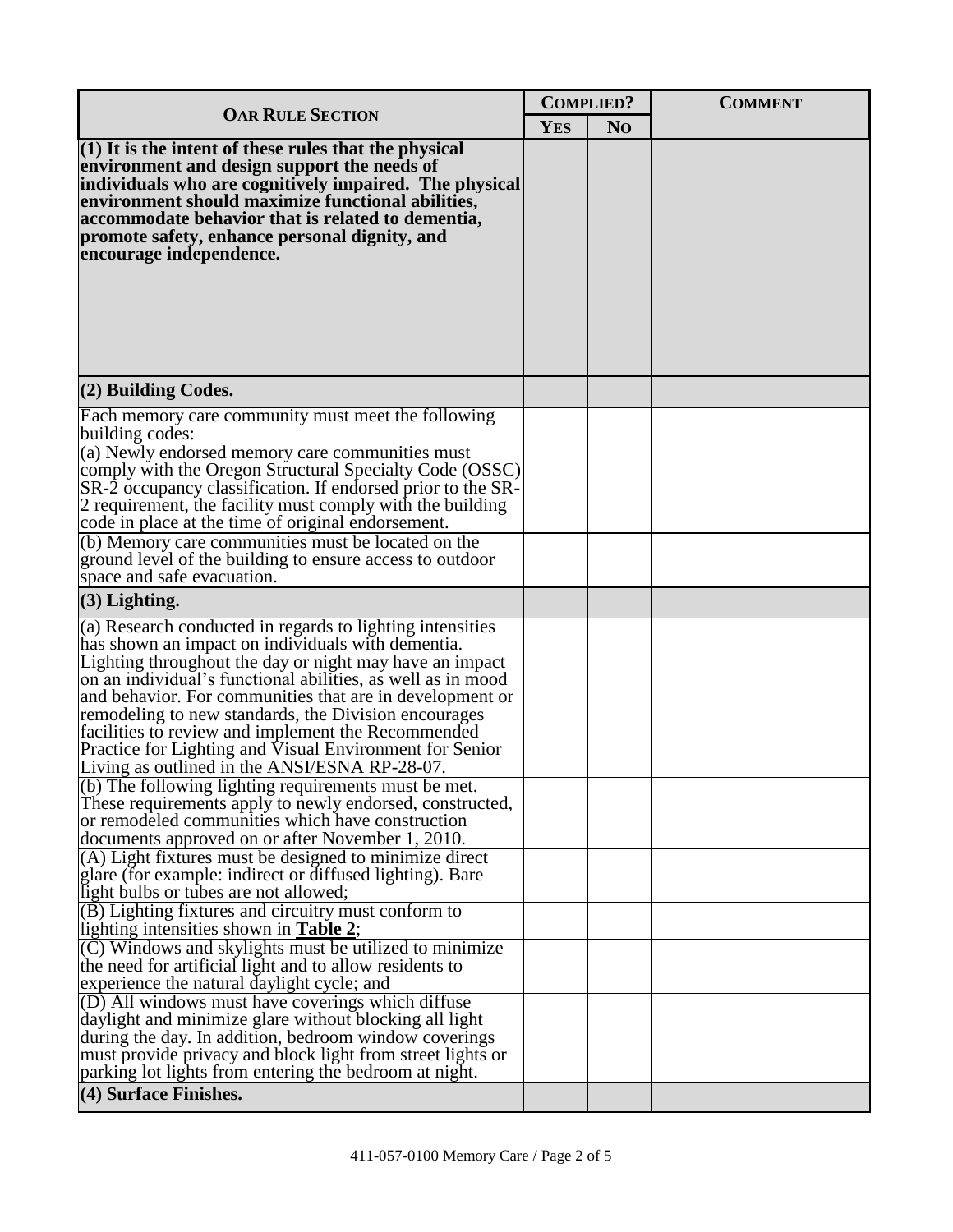| <b>OAR RULE SECTION</b>                                                                                                                                                                                                                                                                                                                                                                |  | <b>COMPLIED?</b> | <b>COMMENT</b> |
|----------------------------------------------------------------------------------------------------------------------------------------------------------------------------------------------------------------------------------------------------------------------------------------------------------------------------------------------------------------------------------------|--|------------------|----------------|
|                                                                                                                                                                                                                                                                                                                                                                                        |  | N <sub>O</sub>   |                |
| The following requirements for surface finishes must be<br>met. These requirements apply to newly endorsed,<br>constructed, or remodeled communities which have<br>construction documents approved on or after November 1,<br>2010.                                                                                                                                                    |  |                  |                |
| (a) Walls, floors, ceilings, and woodwork must be finished<br>to minimized reflected glare and must have a low sheen or<br>matte finish.                                                                                                                                                                                                                                               |  |                  |                |
| (b) There must be high visual surface contrasts to assist<br>residents with limited visual acuity to distinguish between<br>floor and wall, between wall and door, and between floor<br>and other objects (e.g. toilet);                                                                                                                                                               |  |                  |                |
| (c) Paint and other finishes used on the ceiling must have a<br>light reflectance value of 80 percent or higher; and<br>(d) Paint and other finishes used on walls above 36 inches                                                                                                                                                                                                     |  |                  |                |
| from the floor must have a light reflectance value of 60<br>percent or higher.                                                                                                                                                                                                                                                                                                         |  |                  |                |
| (5) Secure Outdoor Recreation Area.                                                                                                                                                                                                                                                                                                                                                    |  |                  |                |
| The memory care community must comply with facility<br>licensing requirements for outdoor recreation areas as well<br>as the following standards. These requirements apply to<br>newly endorsed, constructed, or remodeled communities<br>which have construction documents approved on or after<br>November 1, 2010 with the exception of subsections (d)<br>and (e) of this section. |  |                  |                |
| (a) The space must be a minimum of $600$ square feet or 15<br>square feet per resident, which ever is greater and is<br>exclusive of normal walkways and landscaping. The space<br>must have a minimum dimension of 15 feet in any<br>direction;                                                                                                                                       |  |                  |                |
| (b) Fences surrounding the perimeter of the outdoor<br>recreation area must be no less than six feet in height,<br>constructed to reduce the risk of resident elopement, and<br>maintained in functional condition.                                                                                                                                                                    |  |                  |                |
| (c) Walkways must meet the accessibility requirements of<br>the Oregon Structural Specialty Code. Walkway surfaces<br>must be a medium to dark reflectance value to prevent<br>glare from reflected sunlight;                                                                                                                                                                          |  |                  |                |
| (d) Outdoor furniture must be sufficient weight, stability,<br>design, and be maintained to prevent resident injury or aid<br>in elopement; and                                                                                                                                                                                                                                        |  |                  |                |
| (e) Doors to the outdoor recreation area may be locked<br>during nighttime hours or during severe weather per<br>facility policy.                                                                                                                                                                                                                                                      |  |                  |                |
| (6) Common Areas.                                                                                                                                                                                                                                                                                                                                                                      |  |                  |                |
| Common areas must include the following requirements.                                                                                                                                                                                                                                                                                                                                  |  |                  |                |
| (a) Freedom of movement for the residents to common<br>areas and to the resident's personal spaces;                                                                                                                                                                                                                                                                                    |  |                  |                |
| (b) A multipurpose room for dining, group and individual<br>activities, and family visits that complies with the facility<br>licensing requirements for common space;                                                                                                                                                                                                                  |  |                  |                |
| (c) Comfortable seating;                                                                                                                                                                                                                                                                                                                                                               |  |                  |                |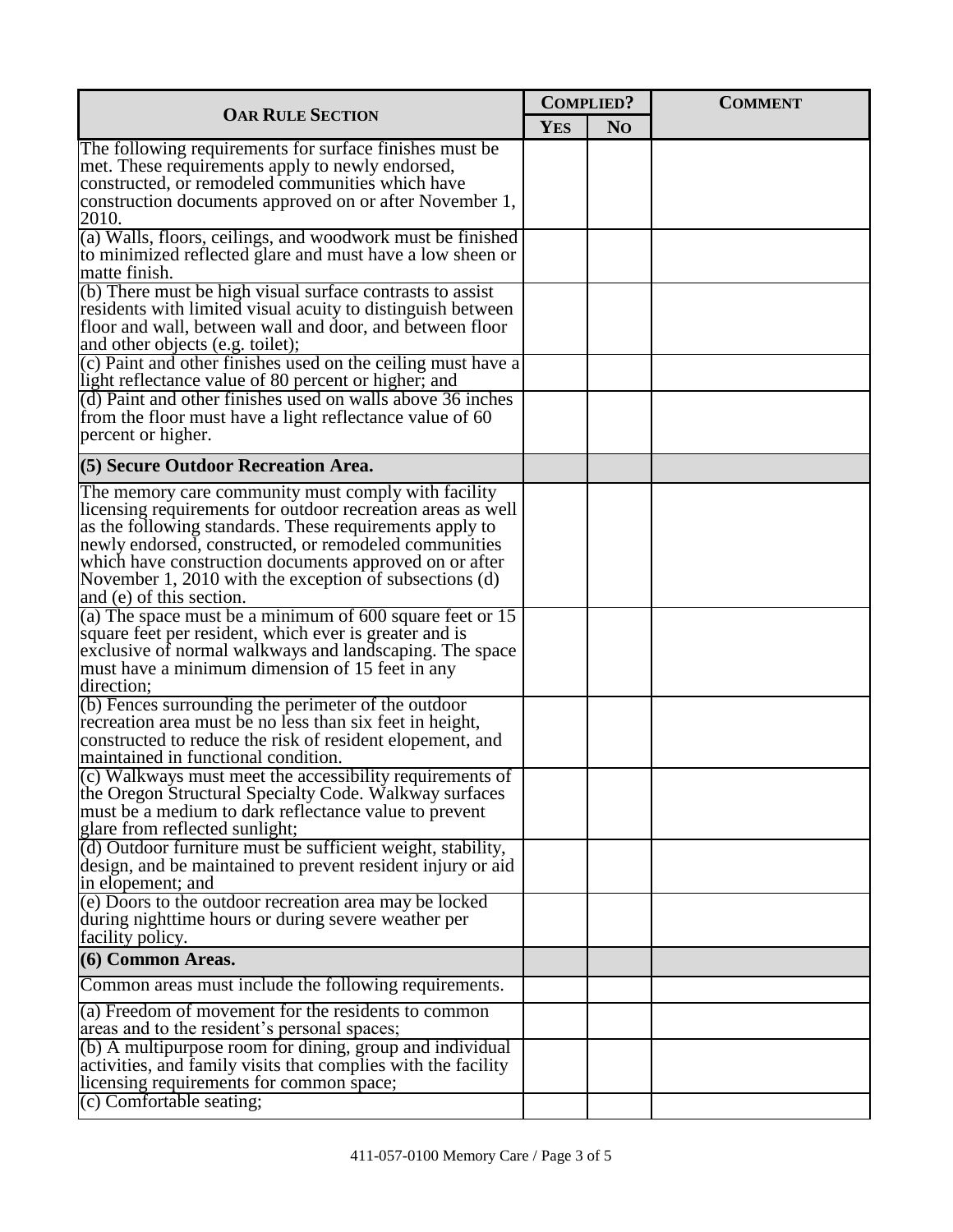| <b>OAR RULE SECTION</b>                                                                                                                                     |  | <b>COMPLIED?</b> | <b>COMMENT</b> |  |
|-------------------------------------------------------------------------------------------------------------------------------------------------------------|--|------------------|----------------|--|
|                                                                                                                                                             |  | N <sub>O</sub>   |                |  |
| (d) Safe corridors and passageways through the common                                                                                                       |  |                  |                |  |
| areas that are free of objects that may cause falls; and                                                                                                    |  |                  |                |  |
| (e) Windows or skylights that are at least as large as 12                                                                                                   |  |                  |                |  |
| percent of the square footage of the common area.                                                                                                           |  |                  |                |  |
| (7) A public address or intercom system is not<br>required, however if one exists it must be used within<br>the memory care community only for emergencies. |  |                  |                |  |
| (8) Resident Rooms                                                                                                                                          |  |                  |                |  |
| (a) Residents may not be locked out of or inside of their<br>rooms at any time.                                                                             |  |                  |                |  |
| (b) Residents must be encouraged to decorate and furnish                                                                                                    |  |                  |                |  |
| their rooms with personal items and furnishings based on                                                                                                    |  |                  |                |  |
| the resident's needs, preferences, and appropriateness.                                                                                                     |  |                  |                |  |
| (c) The memory care community must individually                                                                                                             |  |                  |                |  |
| identify residents' rooms to assist residents in recognizing                                                                                                |  |                  |                |  |
| their room.                                                                                                                                                 |  |                  |                |  |
| (9) Exit Doors                                                                                                                                              |  |                  |                |  |
| (a) Locking devices used on exit doors, as approved by the                                                                                                  |  |                  |                |  |
| Building Codes Agency and Fire Marshal having                                                                                                               |  |                  |                |  |
| jurisdiction over the memory care community, must be<br>electronic and release when the following occurs:                                                   |  |                  |                |  |
| (A) Upon activation of the fire alarm or sprinkler system;                                                                                                  |  |                  |                |  |
| $(B)$ Power failure to the facility; or                                                                                                                     |  |                  |                |  |
|                                                                                                                                                             |  |                  |                |  |
| (C) By activating a key button or key pad located at exits<br>for routine use by staff for service.                                                         |  |                  |                |  |
| (b) If the memory care community uses keypads to lock                                                                                                       |  |                  |                |  |
| and unlock exits, then directions for the keypad code and                                                                                                   |  |                  |                |  |
| their operation must be posted on the outside of the door to                                                                                                |  |                  |                |  |
| allow access to the unit. However, if all of the community                                                                                                  |  |                  |                |  |
| is endorsed, then directions for the operation of the locks                                                                                                 |  |                  |                |  |
| need not be posted on the outside of the door.                                                                                                              |  |                  |                |  |
| (c) Memory care communities may not have entrance and                                                                                                       |  |                  |                |  |
| exit doors that are closed with non-electronic keyed locks.<br>A door with a keyed lock may not be placed between a                                         |  |                  |                |  |
| resident and the exit.                                                                                                                                      |  |                  |                |  |
| (d) If the memory care community does not post the code,                                                                                                    |  |                  |                |  |
| the community must develop a policy or a system that                                                                                                        |  |                  |                |  |
| allows for visitor entry.                                                                                                                                   |  |                  |                |  |

**Reviewed by: Reviewed Date:**